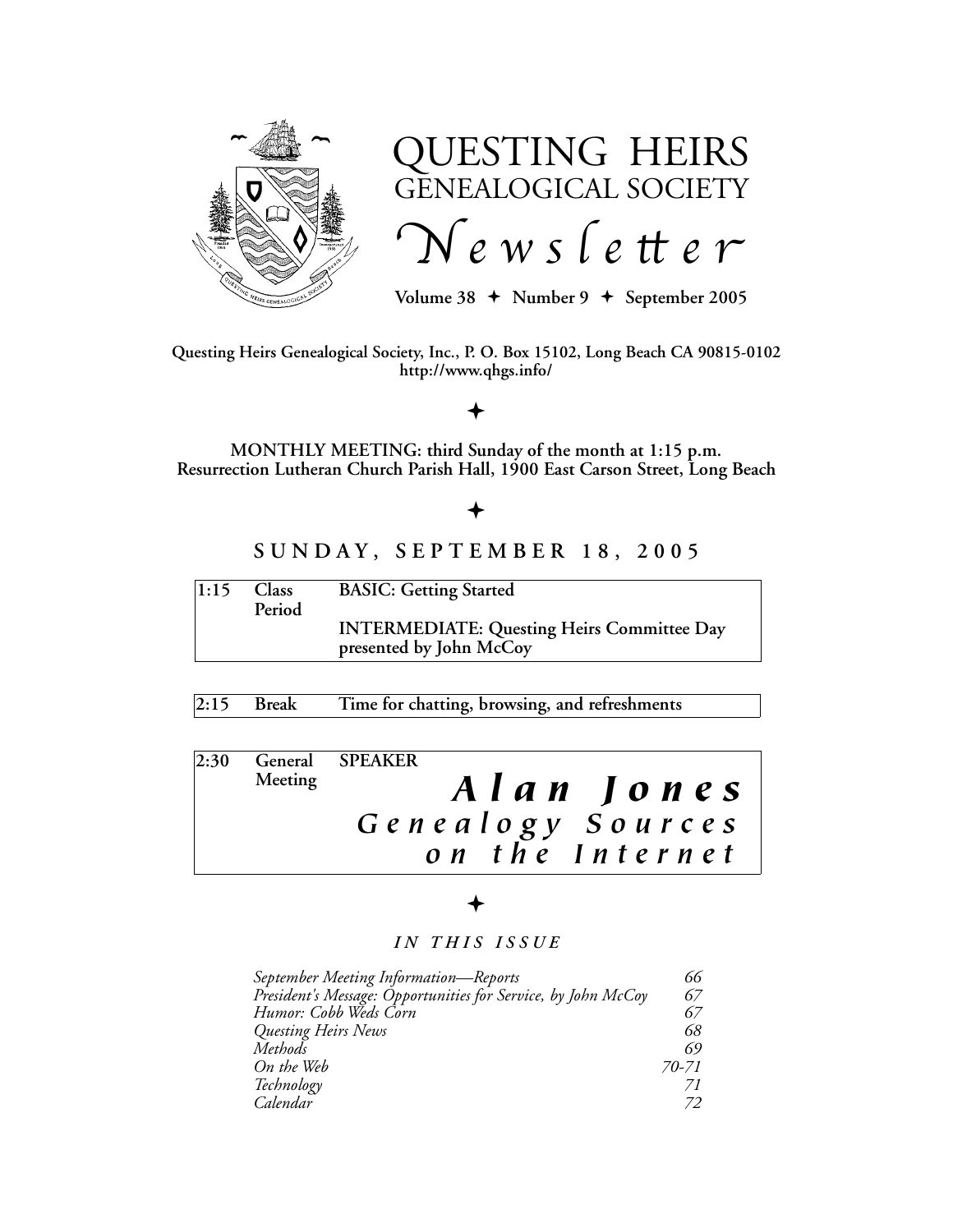#### **A U G U S T M E E T I N G**

#### **BEGINNING CLASS: GETTING STARTED**

If you don't know how to get started with your genealogy, we have a class designed with you in mind! No matter if you can't tell a family group sheet from a pedigree chart, we can help! Liz Myers and/or Chuck Mitchell will host a "Getting Started" session in the board room next to the meeting room.

#### $\bigstar$

#### **INTERMEDIATE CLASS: QUESTING HEIRS COMMITTEE DAY**

Would you like to improve our meetings? Involve Questing Heirs in new projects? Plan for our future? Now is your chance! We will review how our society works, and explore some of the challenges and opportunities that we face. Join a committee or suggest a new one if you feel so moved.

#### $\bigstar$

#### **SPEAKER: ALAN JONES**

Our September speaker Alan Jones gives presentations on a variety of computerized genealogy topics. He has more than thirty years of genealogy experience, degrees in computer science and business, experience in various genealogy roles in societies and Family History Centers.

Here is a little about Alan in his own words:

"As a teenager my pet Pekinese, Charlie, had a lengthy certified pedigree chart but I did not know my great-grandparents. My determined mother drafted me as to accompany her on the trips to a genealogy library near Los Angeles. So started a life long journey."

| David WERTS                                            | FINANCIAL REPORT<br>$(562)$ 431-7790 |
|--------------------------------------------------------|--------------------------------------|
| July Income<br>July Expenses                           | 86.01<br>S<br>235.10                 |
| <b>Operations Balance</b><br><b>Investment Balance</b> | \$6,014.18<br>20,277.20              |

#### **M E M B E R S H I P R E P O R T Jeanette (Marcus) JONES (562) 421-5610**

AUGUST MEETING ATTENDANCE Members: 30 Guests: 2

| NEW MEMBERS     |            |      |  |
|-----------------|------------|------|--|
| Jeri L. EVERETT | Individual | 9/06 |  |
| Carol JOHNSON   | Individual | 9/06 |  |

#### RENEWALS

| Individual | 9/06                                         |
|------------|----------------------------------------------|
| Patron     | 9/06                                         |
| Patron     | 9/06                                         |
|            | 9/06                                         |
| Patron     | 9/06                                         |
|            | 9/06                                         |
| Individual | 9/06                                         |
| Individual | 9/06                                         |
| Newsletter | 9/06                                         |
| Individual | 9/06                                         |
|            | MaryEmma HARGRAVE Individual<br>Contributing |

Please see page 68 for an important message about renewing your membership.

**R E F R E S H M E N T S Georgie (Peterson) LYONS (562) 432-4908**

Thanks to our August hosts: Georgie (Peterson) LYONS Mary M. SMITH Cheryl (Bayless) TARDIF Connie WILLIAMS

| Our September hosts will be: |                   |  |  |
|------------------------------|-------------------|--|--|
| Linda ARTUSO                 | Howard DAVIS      |  |  |
| Sally DAVIS                  | MaryEmma HARGRAVE |  |  |

*Copyright © 2005, Questing Heirs Genealogical Society, Inc.*

*Permission to reprint original items from this publication is granted, provided that the reprint is used for noncommercial, educational purposes, and that the following notice appears at the end of the article: Previously published in Questing Heirs Genealogical Society Newsletter, Vol. 38, No. 9 (September 2005).*

*This newsletter is published monthly as a benefit for members of Questing Heirs; it is not meant to be sold. Those who are unable to attend our meetings but wish to subscribe to the newsletter may purchase a newsletteronly membership for \$12.00 a year. To join, please contact us using the address on the front page.*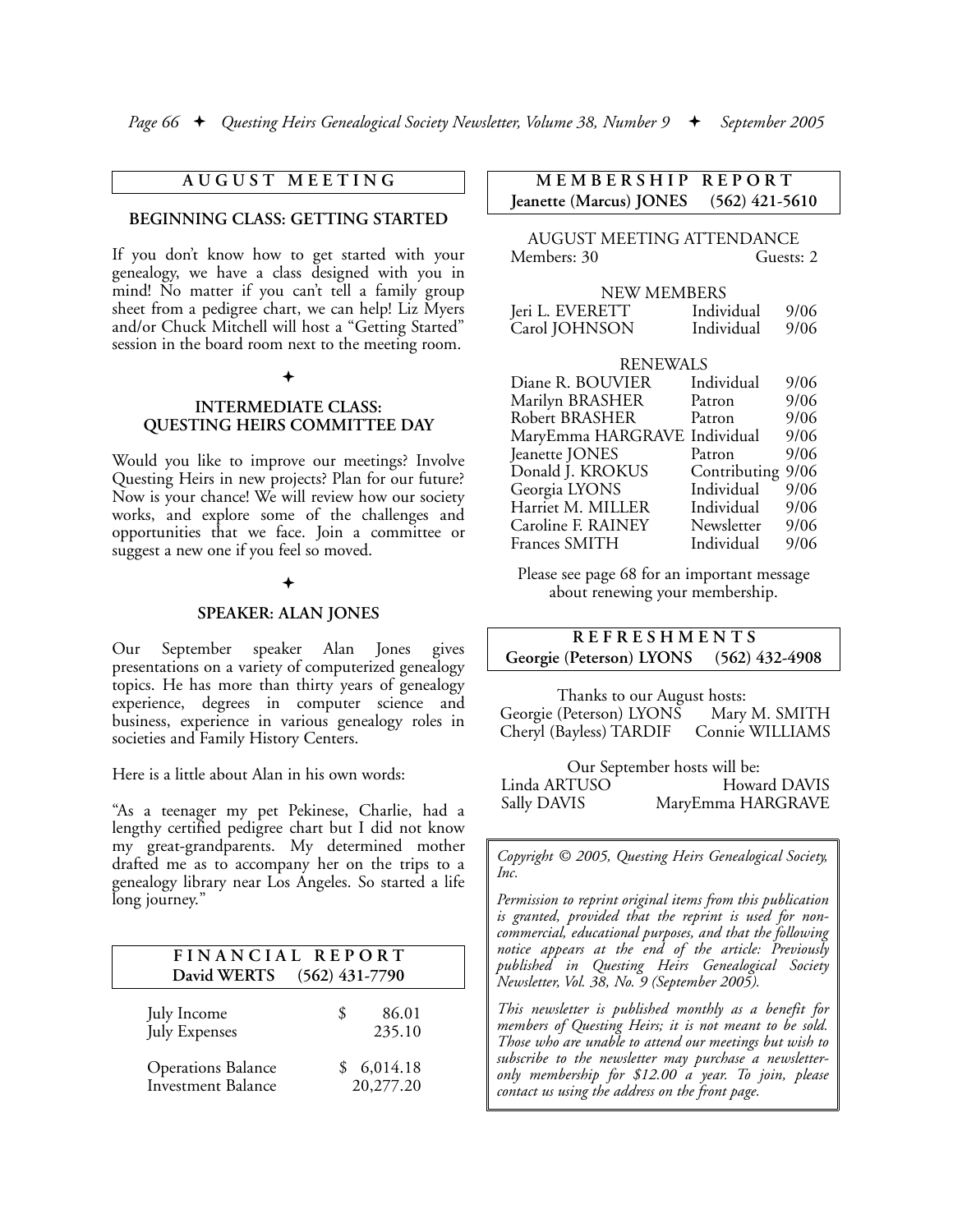#### **P R E S I D E N T ' S M E S S A G E**

## **O P P O R T U N I T I E S F O R S E R V I C E**

**2005 has been an interesting** year for Questing Heirs. We find ourselves properly funded and eager to accomplish more. The limiting factor is no longer money; what we need now is labor. Most of the labor is intellectual, not physical. It's time to give our committee structure a boost!

Starting from the premise that "many hands make light work," I<br>think we need functioning think we need committees or working groups for at least the following topics:

HOSPITALITY: Make our refreshments the best in Long Beach; make everyone feel welcome; provide materials to help our new members get started.

FACILITIES: Improve the physical setup for our meetings; secure our property; determine whether our current facilities meet our present and future needs.

EVENT PLANNING: Identify the resources and lead time we would need in order to produce a special event, such as a seminar or a lecture by a world-class speaker; identify opportunities to join with other groups to produce such events.

TECHNOLOGY: Identify and evaluate new tools and technologies that may be of use to our members; develop ways to help our members exploit new technologies to further their research; advise the Board on opportunities to enhance our meetings through the application of new technologies.

#### HISTORICAL

PRESERVATION: Identify<br>opportunities to preserve opportunities to vulnerable records in the Long Beach area; preserve the history of our own society; provide guidance and assistance to help our members preserve their own histories and genealogies.

OUTREACH: Help the public discover and preserve their family histories; encourage collaboration with other organizations in our area who share our interest in history.

#### COMMUNICATIONS:

Continue the high quality of our newsletter; expand our Internet presence for the benefit of our members and the public; make our publicity more effective.

According to our by-laws, committee chairs serve on the Board of Directors. In most cases, we already have identified a position on the Board, although some of these positions are currently vacant. But times have changed: our financial health has improved, the way we do genealogy has changed significantly, and we have many new members whose ideas need to be harnessed. I believe our society is ready to do more. Now is your chance to make a difference! Be sure to join us at the September meeting for a discussion of how the society works, and the important role you can play in it.

## — *John McCoy*

#### **H U M O R**

 $\bigstar$ 

*This wedding announcement in the Excelsior Springs (Missouri) Weekly Call newspaper, dated 11 November 1915, was submitted to RootsWeb Review by Barbara Chisler of Vibbard, Missouri:*

#### MR. COBB WEDS MISS CORN

Miss Margaret Corn was married to Mr. Stanley Cobb recently at El Paso, Texas at the home of the bride's parents. The marriage license clerk at the courthouse refused to issue the license, thinking it was a joke. When he convinced the clerk that it was on the level, Cobb shelled out for the license.

*Previously published in RootsWeb Review, 10 August 2005, Vol. 8, No. 32. Reprinted with permission.*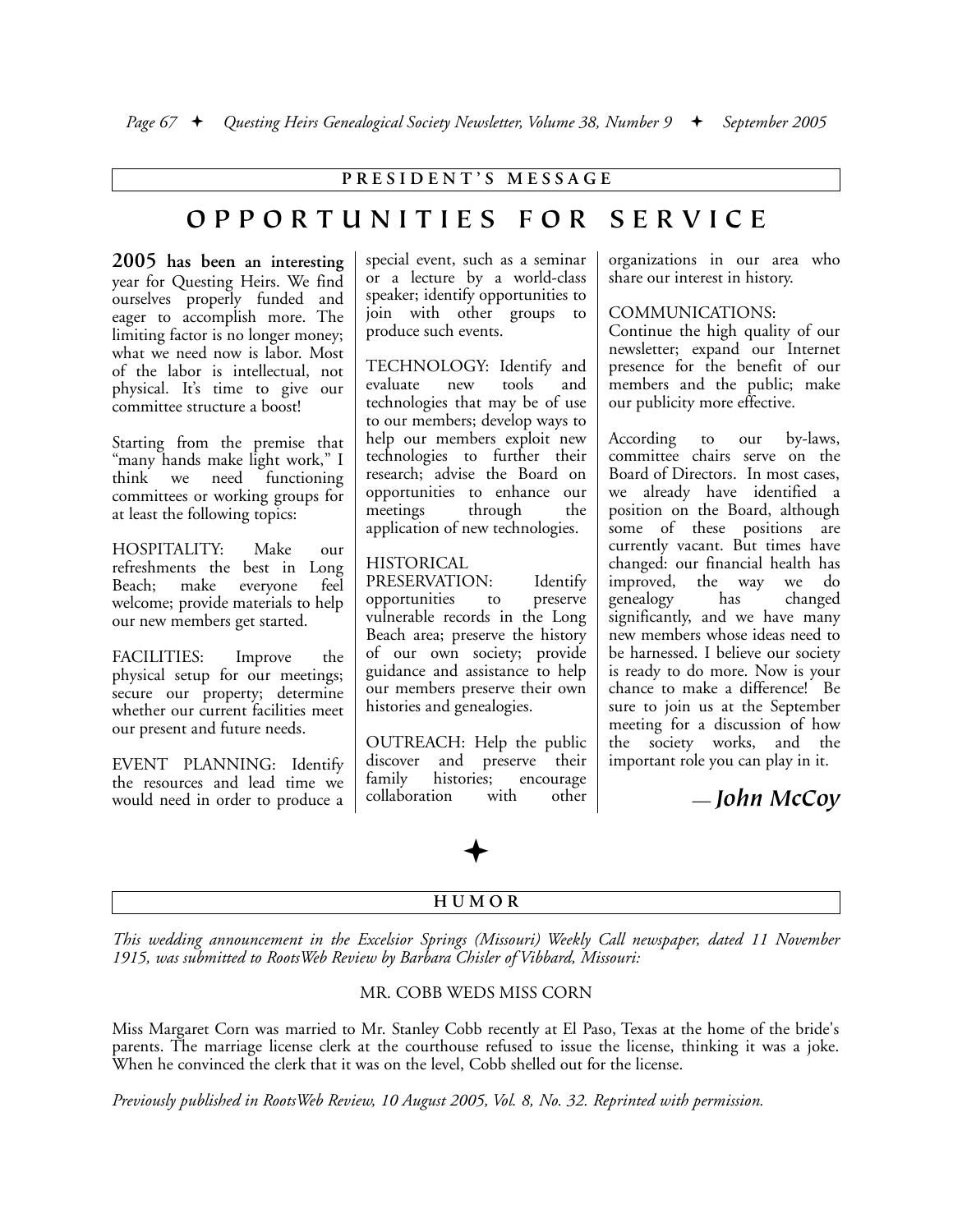**Q U E S T I N G H E I R S N E W S**

#### **YEARLY DUES REMINDER**

September is the month that our yearly dues come due. Look on your newsletter address label—if it says 9/05 or before, that means you need to pay your dues for the coming year. At the bottom of the blue back page you will see the various levels of membership:

| поця ісусія от піспіцствінр. |         |
|------------------------------|---------|
| Individual                   | \$18.00 |
| Family                       | 27.00   |
| Newsletter Subscriber 12.00  |         |

You will also note that there are three other levels:

| Contributing | \$35.00 |
|--------------|---------|
| Sustaining   | 50.00   |
| Patron       | 100.00  |

Please consider writing your check for one of the three top levels. Our basic dues have not been raised for years. However, our basic costs for running the club have gone up. Please be generous.

Bring your check to the September meeting or mail it to our post office box. If you have any questions about your dues, please call me or see me at the September meeting.

And of course, thank you to the members whose dues we have received so far.

> — Jeanette Jones 2nd VP, Membership

#### **QUESTING HEIRS ELECTIONS**

Our annual elections are coming up in November. Open positions are: First Vice-President, Recording Secretary, and Treasurer.

elections:

- ! August meeting: Nominating Committee formed.
- October meeting: Nominating committee presents its slate. Nominations for qualified candidates may also be made.
- November meeting: Nominations may be taken from the floor. Elections are held.
- December newsletter: Winners are announced.
- December meeting: New officers are installed.

At the August general meeting, the Nominating Committee was formed. Members of the committee are: Liz Myers, Mary Emma Hargrave and J.J. Jones.

Please consider how you can help in the success of our society. Contact one of the committee members if you have a suggestion or if you wish to be considered for any of these positions.

#### **QHGS CO-SPONSORS BEGINNING GENEALOGY CLASSES AT LBPL**

Liz Myers reports that Questing Heirs and the Long Beach<br>Library are co-sponsoring are co-sponsoring beginning genealogy classes during October's Family History Month.

We will be at the following libraries on the following days:

| El Dorado Oct. 8 |         | $2-4$ pm           |
|------------------|---------|--------------------|
| Main             | Oct. 14 | 10am               |
| Los Altos        | Oct. 18 | 6-7:30pm           |
| Bay Shore        | Oct. 22 | $2-4$ pm           |
| Bach             | Oct. 25 | 6:30 <sub>pm</sub> |
|                  |         |                    |

Here is the timetable for the Questing Heirs has also been

asked by two of the branches to participate in Library Week, March 12-18, 2006. The theme is "My California."

Dates for these presentations are: Bay Shore Mar. 16<br>Bret Harte Mar. 18 Bret Harte Mar. 18 2pm

Please contact Liz if you can help out on one of these dates. Give her a call at (562) 598-3027 or email her at <lizstookes@cs.com>.

#### **QHGS WEB PAGE HAS NEW ADDRESS**

The Questing Heirs web page has a new domain name: <www.qhgs.info>. This address will re-direct web surfers to our existing web page at <www.cagenweb.com/questing>.

We hope that this will make it easier to remember how to get to our site and to share it with others.

#### **MEMBER SURVEY**

How and when did your family come to California? John McCoy is collecting information for a presentation entitled "California Bound: How We Got to<br>California." Contact him by Contact him by phone at (562) 437-4337 or by email at <RealMac@aol.com>.

#### **NEWSLETTER EDITOR SOUGHT**

We are still looking for a newsletter editor, as Mike won't be able to do the job much longer.

For more information, please contact Mike Powers by email at <lunalake@pobox.com>, or by phone at (562) 621-6631.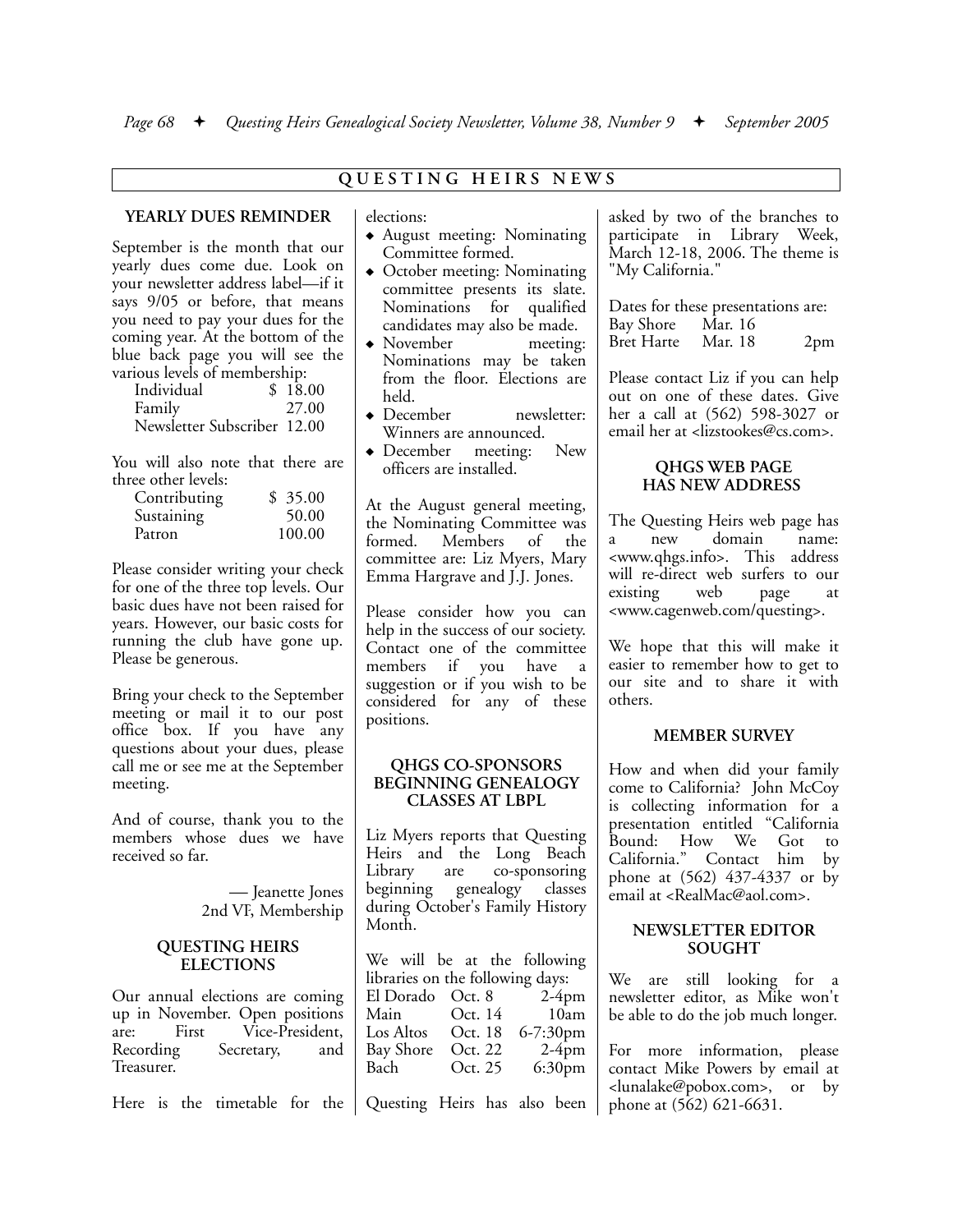#### **M E T H O D S**

#### **CENSUS OCCUPATIONAL CODES**

*An Ancestry.com Quick Tip, submitted by Mary Grindol:*

I was looking at a relative's enumeration in the 1930 census. It was difficult to decipher part of the occupation. I thought it said "laborer" at "Consumers Bank." That seemed a little odd and I wondered if it was "laborer Consumers Power."

When I asked the opinion of my husband, who is not usually interested in genealogy, he pointed out the four-digit code number next to the occupation. I had always ignored the occupation codes in the census because I had no "key" to know what they meant. He said, "look for someone else with the same code and you'll be able to figure it out!" I discovered some other people who clearly worked at "Consumers Power Co" had the same last two digits "62" but one was a machinist and one was a bookkeeper and the first two digits differed. Finally, about six pages later, I found another laborer for Consumers Power Co with the same 7862 code. Returning to my relative, I could see that it *did* say "Power Co." I learned two things from this: first, I learned something about the codes and second, that another person's fresh look at something can help a lot!

Ancestry Daily News Editor's Note: Steve Morse has created a site for deciphering these codes at <http://stevemorse.org/census/oco des.htm>. According to the site, 78 is the code for the occupational level "laborers" and 62 is the industry code for an "electric light or power plant." He also has a form to decipher "Language and Nativity Codes" and "Indian Codes" which can be accessed through <http://stevemorse.org/census/co des.html>.

#### **VISIT LOCAL MUSEUMS**

*An Ancestry.com Quick Tip, submitted by Brenda Cain of Wichita, Kansas:*

During this year's family reunion, I visited the small museum in the town where my father was born. They have a small research room and a parttime researcher. What a wealth of information in two small rooms.

A short summary of what I found:

- ! Original marriage licenses and affidavits dating back to before 1880.
- $\bullet$  An alphabetized obituary collection starting about 1890 to the present.
- Scrapbooks for different surnames (including two of mine).
- Cemetery records.
- ! Old school pictures (my grandfathers graduation class was there).

Those were only the records we had time to find since I didn't get to town until after lunch time and she did not work the next day.

The museum was full of items donated by the community and some had been donated by my family members. What a lot of history was stored in that small building!

So don't only stop at the courthouses and libraries; check out the museums as well.

#### **GO TO THE SOURCE**

*An Ancestry.com Quick Tip, submitted by "Jerry:"*

When my father wrote to New Jersey to get a copy of his birth record, they sent him the original. Years later when he went looking for it, he couldn't find it so he wrote to New Jersey to get a copy. Of course they replied "not found."

Years later I was on vacation in the area where he was born and went into the local government office. I looked for "records" on the directory, and went to a room with the sign, "Dog & Cat Licenses." I asked if they had any birth records, and they pulled out an old book held together by two rubber bands. I found my father's certificate and made a copy. Sometimes you've got to go to the source.

*Ancestry.com Quick Tips are reprinted with permission from Ancestry Daily News. Copyright 1998-2005, MyFamily.com, Inc. its subsidiaries. <http://www.ancestry.com/dailynews > for subscription information.*

 $\bigstar$ 

FLOOR (n.): The place for storing your priceless genealogy records.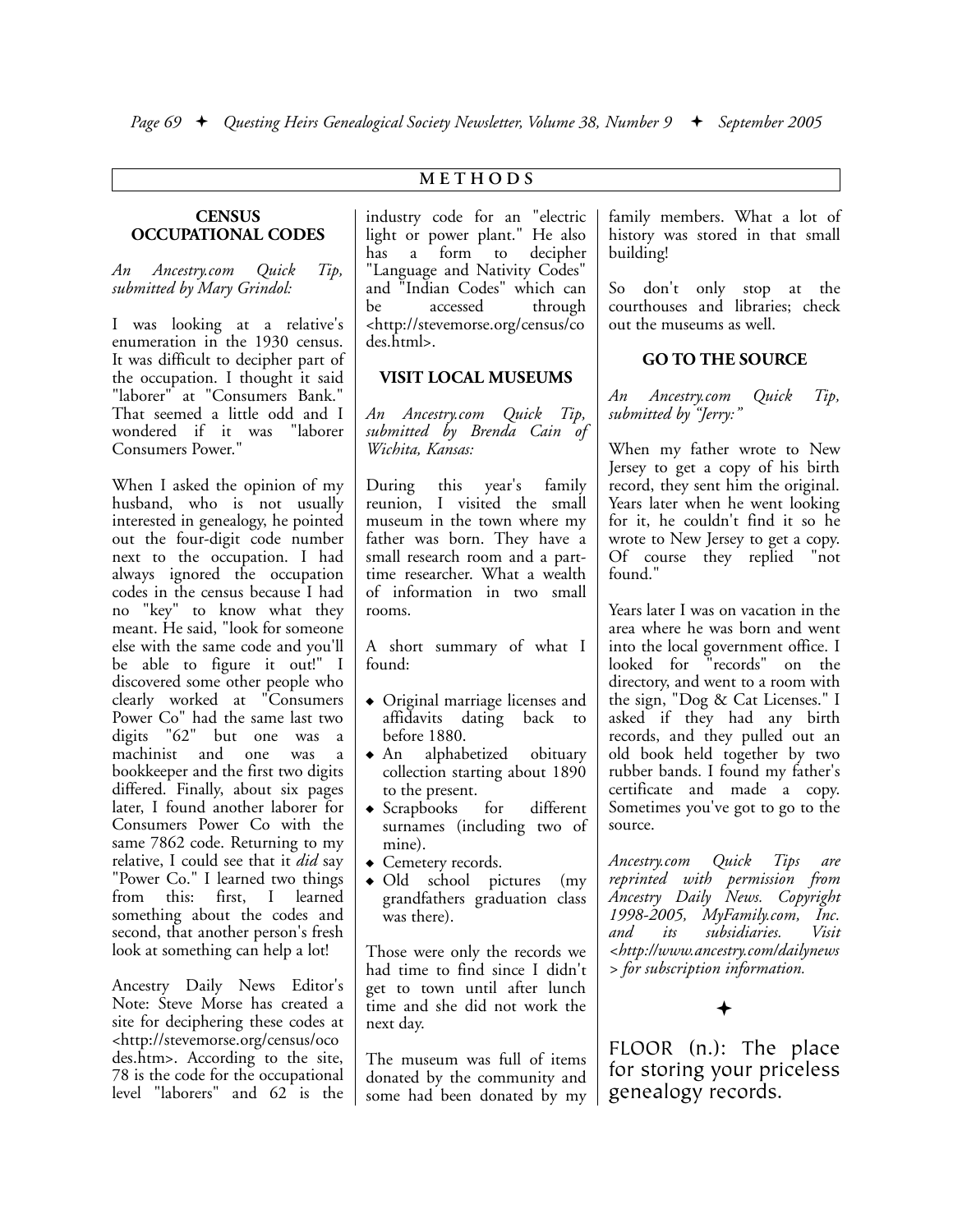#### **O N T H E W E B LINKPENDIUM <http://www.linkpendium.com>** *The following article was submitted by Pat Bowers. Even though we mentioned this site in these pages a while back, we feel it is such a useful site that it ought to be featured again!* For U.S. genealogy or history web sites and resources, Linkpendium is the place to look. Karen Isaacson and Brian Leverich–the same two people who began RootsWeb–started Linkpendium. There are more than two million genealogical links at Linkpendium. This is not like Cyndi's List which has a broad mix of categories. Rather, it covers places in the U. S. and surnames worldwide. **1600s AMERICAN ANCESTORS DATABASE <http://www.firstfamilies.org/db/>** Those of you who are working on your lines back to your 1600s American ancestors will find the 1600s Ancestors Data Base to be of great help. America's First Families has recently posted several hundred new ancestors to the database, bringing the total to over 29,000 entries of both men and women. Also listed are several national societies that have proven many of the ancestors you will find here. There are also a few new reference works that contain many more lines. The entries are coded to indicate to which society or reference work has at least one of their proven lines. Several of the national societies have over twenty different lines from a single ancestor. When you enter the 1600s Ancestors database, be sure to look at the top of each data page for the link that takes you to the Database Information page. There you will find the list of codes and how to use them. This is *must* reading if you are to understand the database and how to use it. America's First Families is constantly updating the database with additional ancestors and references as time permits. More work has been devoted to updating listings of female ancestors by going back and including marriage dates. This takes much time and we still have a lot of work to do there. Everyone has free access to the database and to all posted pages. *From a post by Ryan Jackson, Database Manager of America's First Families, on the RootsWeb mailing list for Westmoreland County, Pennsylvania on February 27, 2005. Submitted by Elizabeth Myers.* **CASTLE GARDEN DATABASE SEARCH TOOLS <http://www.stevemorse.org/>** Stephen Morse's One Step web site now features two search tools for the new Castle Garden database. Browsing through Castle Garden Passenger Records in One Step can be found at <http://www.stevemorse.org/ellis/cgbrowse.html>. This utility lets you browse through the Passenger Records in the Castle Garden database. Each Passenger Record has an associated Passenger ID, or PID. You can go to a specific PID, or to the first PID for a specific letter. Once there, you can step in various increments to another PID. Searching the Castle Garden Database in One Step is at <http://www.stevemorse.org/ellis/cg.html>. This allows several search and sort options. It covers the years 1830 to 1912 and may include the following: • 1830 to 1855: pre-Castle Garden ◆ 1855 to 1890: Castle Garden  $\triangleleft$  1890 to 1891: Barge Office  $\div$  1892 to 1912: Ellis Island *From a post by Steven Siegel on the APG mailing list <APG-L@rootsweb.com> on August 4, 2005.*  $\bigstar$ Diligence is the mother of good luck. \$*enjamin Frankli*%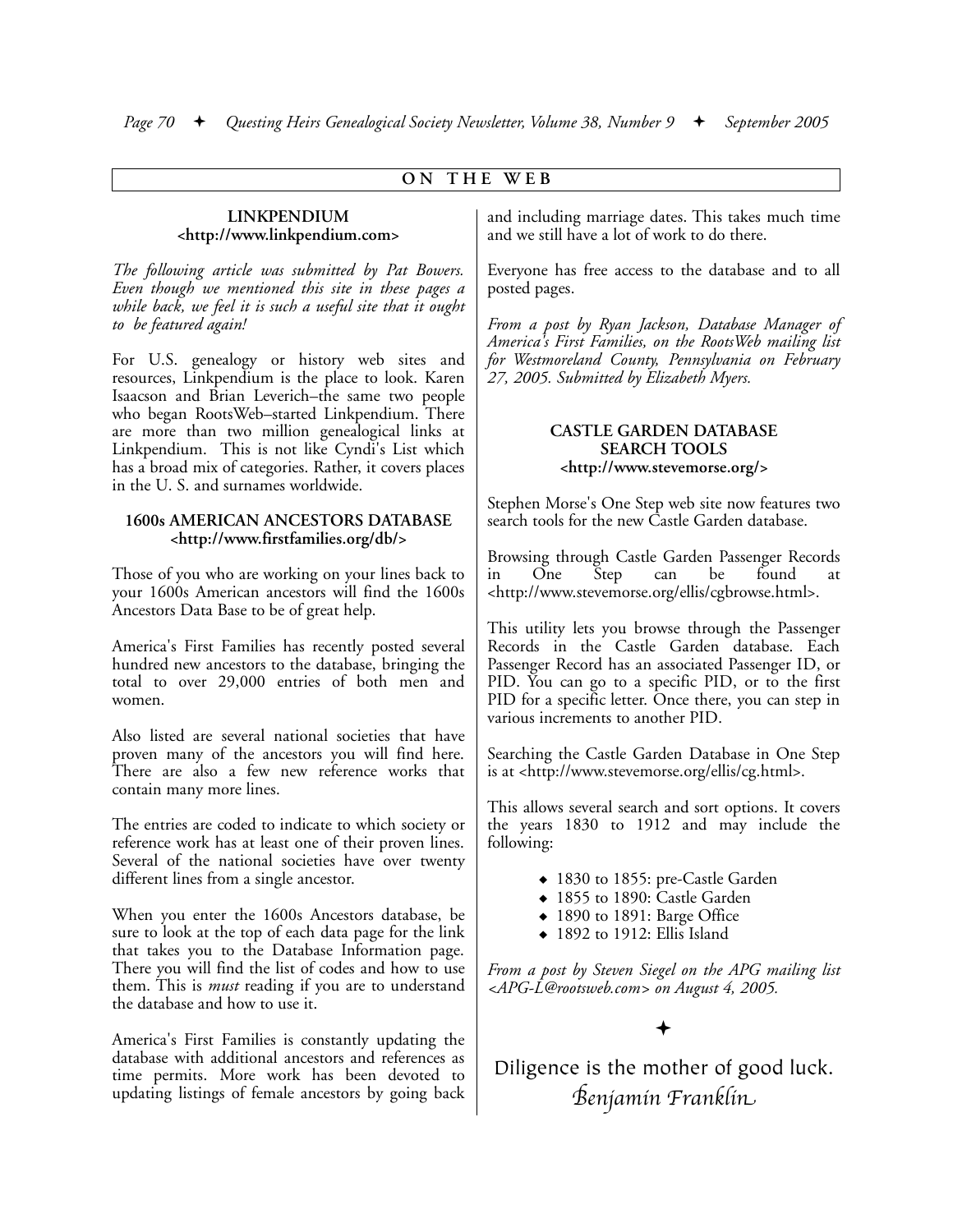

Questing Heirs members at the SCGS Jamboree, May, 2005.

### **O N T H E W E B , continued**

#### **TAXING TREASURES ONLINE by Doug Storie**

I recently discovered a previously unthought-of resource for historical info and the occasional photograph. While it is almost universal that we do not like the taxman (er, taxperson. to be politically correct) we nonetheless must deal with them.

Imagine my surprise when I found an aunt of mine on the 1930 census in Chicago. The address meant nothing to me nor was there a description to the home. A local librarian suggested I search the Cook County, Illinois Assessor's website at <http://www.cookcountyassessor.com/index.asp>.

After a few trials and errors there it was in color, the three-story walkup apartment that used to be home to my aunt, uncle, and cousin. It was 75 years old and just like I remembered many homes in Chicago to be–long, narrow, with minimal yards or grass.

Taking this idea I searched other counties that family and ancestors had lived in during the past century. Many homes were still standing. So if you want to know what the house looked like that Uncle Bob or Grandma Jones lived in, try the county assessor's office, maybe they have a website with pictures.

*Previously published in RootsWeb Review: 22 June 2005, Vol. 8, No. 25. Reprinted with permission.*

## **T E C H N O L O G Y**

#### **ADVICE ON COPYING NEWSPAPER ARTICLES**

*An Ancestry.com Quick Tip, submitted by B. B. Gill:*

When copying newspaper articles, I have found that when placing a black piece of paper over the backside of a newspaper article before copying it will prevent the printing on the backside of the article from bleeding through.

*Reprinted with permission from Ancestry Daily News, August 8, 2005. Copyright 1998-2005, MyFamily.com, Inc. and its subsidiaries. Visit <http://www.ancestry.com/dailynews> for subscription information.*